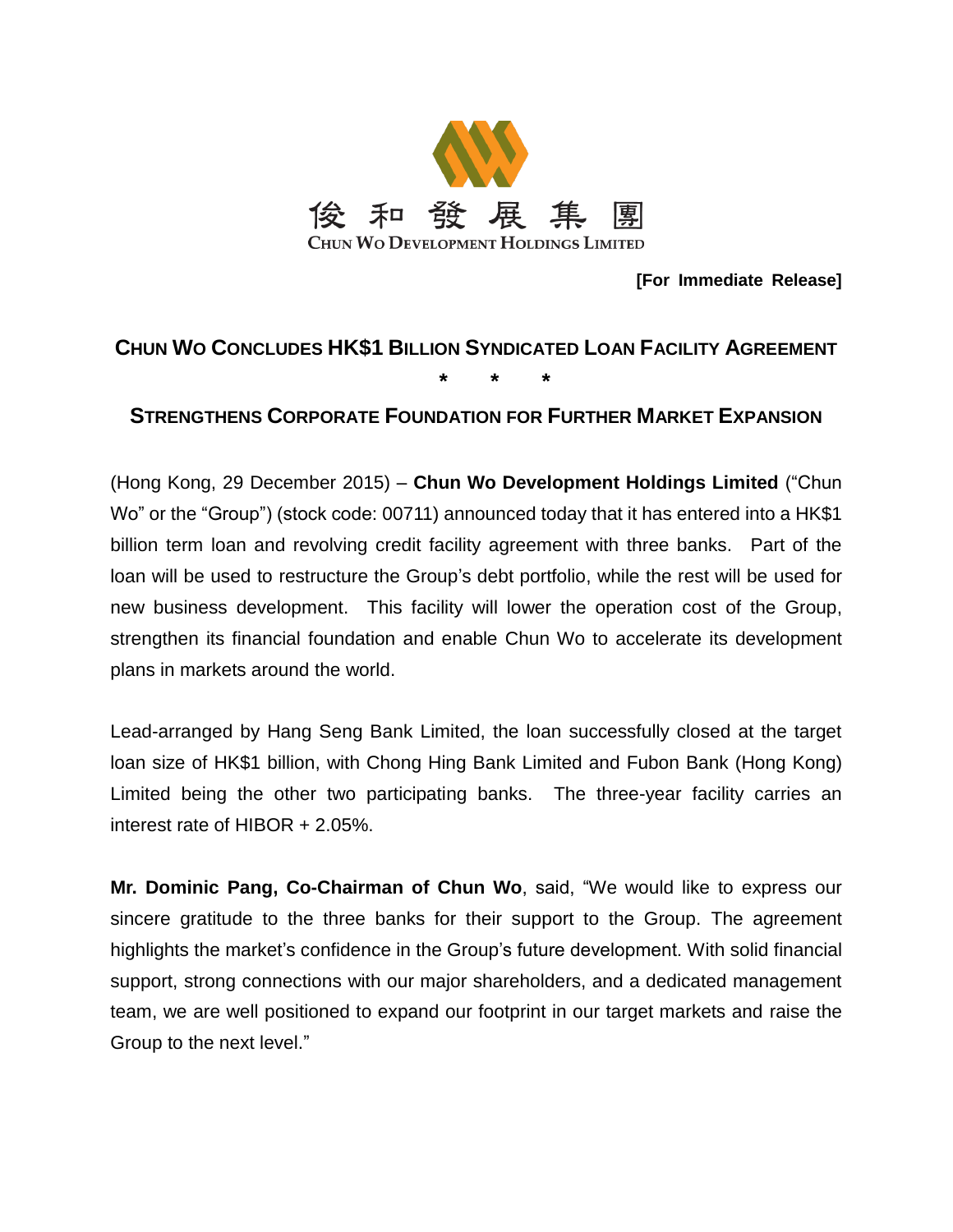**Mr. Xu Jianhua, Jerry, Co-Chairman of Chun Wo**, concluded, "Long-term cooperation with financial institutions is very important to our Group as it allows us to further reinforce our core businesses in Hong Kong, while actively explore high-potential infrastructure construction, property development and other investment opportunities both in China and overseas. With respect to the PRC, we will especially focus on prospects relating to national policies such as public and private joint-venture projects and high-quality development projects under the 'One Belt One Road' economic collaboration strategy. We will also continue to raise the Group's profitability and overall capability in order to achieve goals that are in common with our partners."



Lead-arranged by Hang Seng Bank Limited, Chun Wo Development Holding Limited has entered into a HK\$1 billion term loan and revolving credit facility agreement with three banks. Mr. Xu Jianhua, Jerry Co-Chairman of Chun Wo Development Holdings Limited (Right four), Mr. Pang Yat Ting, Dominic, Co-Chairman of Chun Wo Development Holdings Limited (Left three), Mr. Kwok Yuk Chiu, Clement, Managing Director of Chun Wo Development Holdings Limited (Right three) together with representatives of Hang Seng Bank Limited, Chong Hing Bank Limited and Fubon Bank (Hong Kong) Limited attended the signing ceremony.